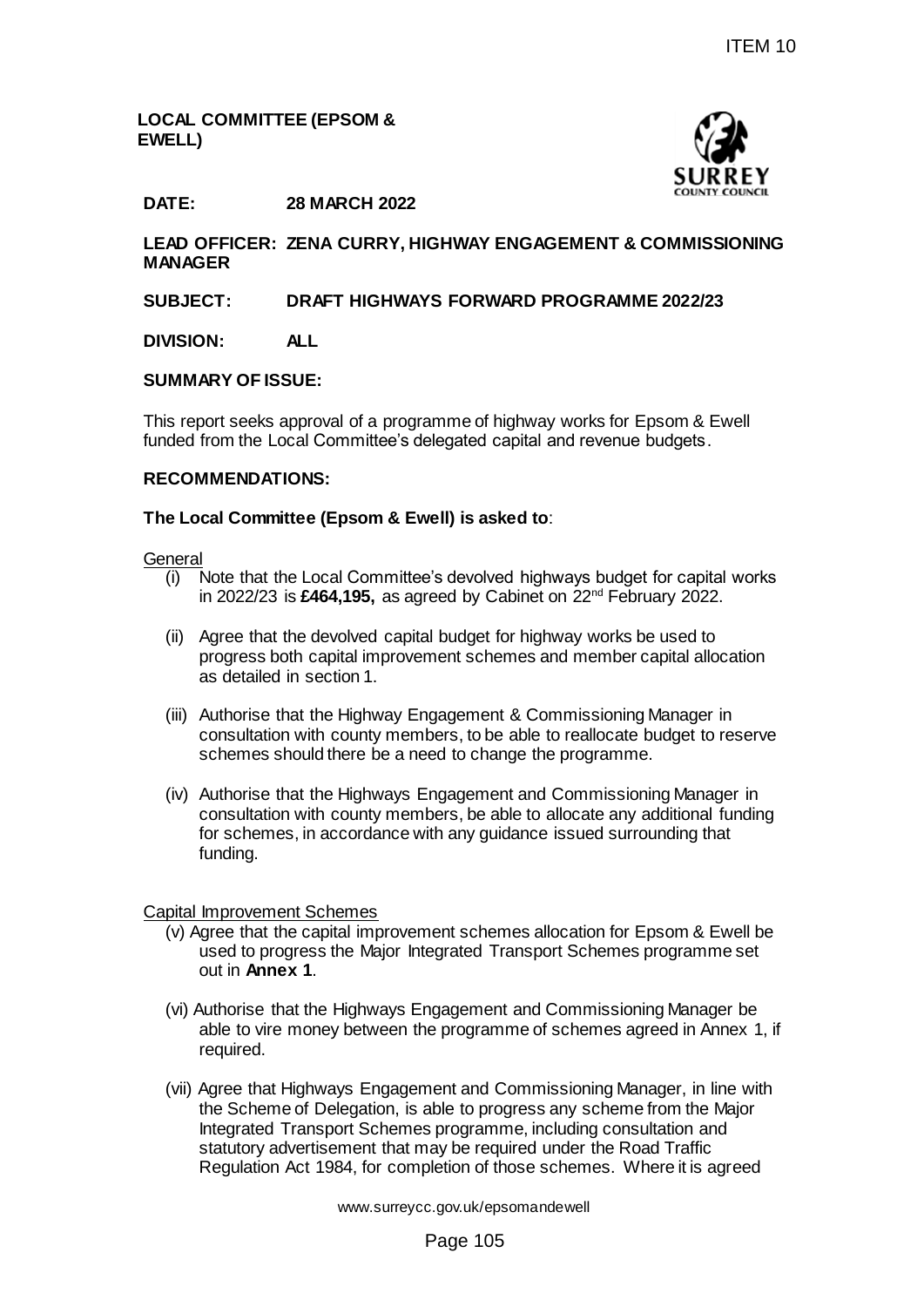that a scheme will not be progressed, this will be reported back to the appropriate county member.

Member Capital Allocation

(viii) Note that, **£50,000** is allocated to each divisional member. Up to **£15,000** of this could be allocated to minor ITS, or all **£50,000** on capital maintenance (recommended option). The schemes are to be agreed by county members in consultation with the Stakeholder Engagement Officer.

Revenue Maintenance

- (ix) Note that the members will continue to receive a Member Local Highways Fund (revenue) allocation of **£7,500** per county member to address highway issues in their division.
- (x) Agree that revenue works are to be managed by the Highway Maintenance team on behalf of and in consultation with county members.

# **REASONS FOR RECOMMENDATIONS:**

To agree, a programme of highways works in Epsom & Ewell for 2022/23, funded from budgets available to enable schemes and works to progress.

# **1. INTRODUCTION AND BACKGROUND:**

- 1.1 In the 2022/23 financial year, Epsom & Ewell will receive a devolved capital budget of **£214,195** for their major ITS priorities. Each county member will also have **£50,000** of county member Capital Allocation; of which up to **£15,000** may be used for minor ITS or all **£50,000** on capital maintenance (recommended option).
- 1.2 The proposed major ITS Forward Programme for 2022/23, derived from the ITS Prioritisation List, is in Annex 1 of this report.
- 1.3 The ITS Prioritisation List, ranked using the county council's CASEE scoring process (as guidance for members) is in Annex 2. Schemes that have had feasibility design may be prioritised for funding from committee budgets, central road safety budgets where available, or external funding sources such as the Community Infrastructure Levy (CIL) collected by Epsom & Ewell Borough Council. ITEM 10<br>
that a scheme will not be progressed, the<br>
appropriate county member.<br>
Member Capital Allocation<br>
(will Note that, **£50,000** is allocated to each<br>
this could be allocated to minor ITS, or<br>
(recommended option). T
	- 1.4 **Capital:** the Epsom & Ewell Local Committee's budget for capital works for 2022/23 is **£464,195** with **£214,195** for major ITS improvement schemes and **£250,000** for county member Capital Allocation.
	- 1.5 The Stakeholder Engagement Officer will assist county members to ensure the best use of the county member Capital Allocation and enable commissioning to the Highway Maintenance team.
	- 1.6 **Revenue:** County members will continue to receive an allocation of **£7,500** per county member to address maintenance issues in their division.
	- 1.7 Table 1 summarises the various funding streams together with the budgets, for 2022/23. It also refers to the relevant parts of the report which set out how it is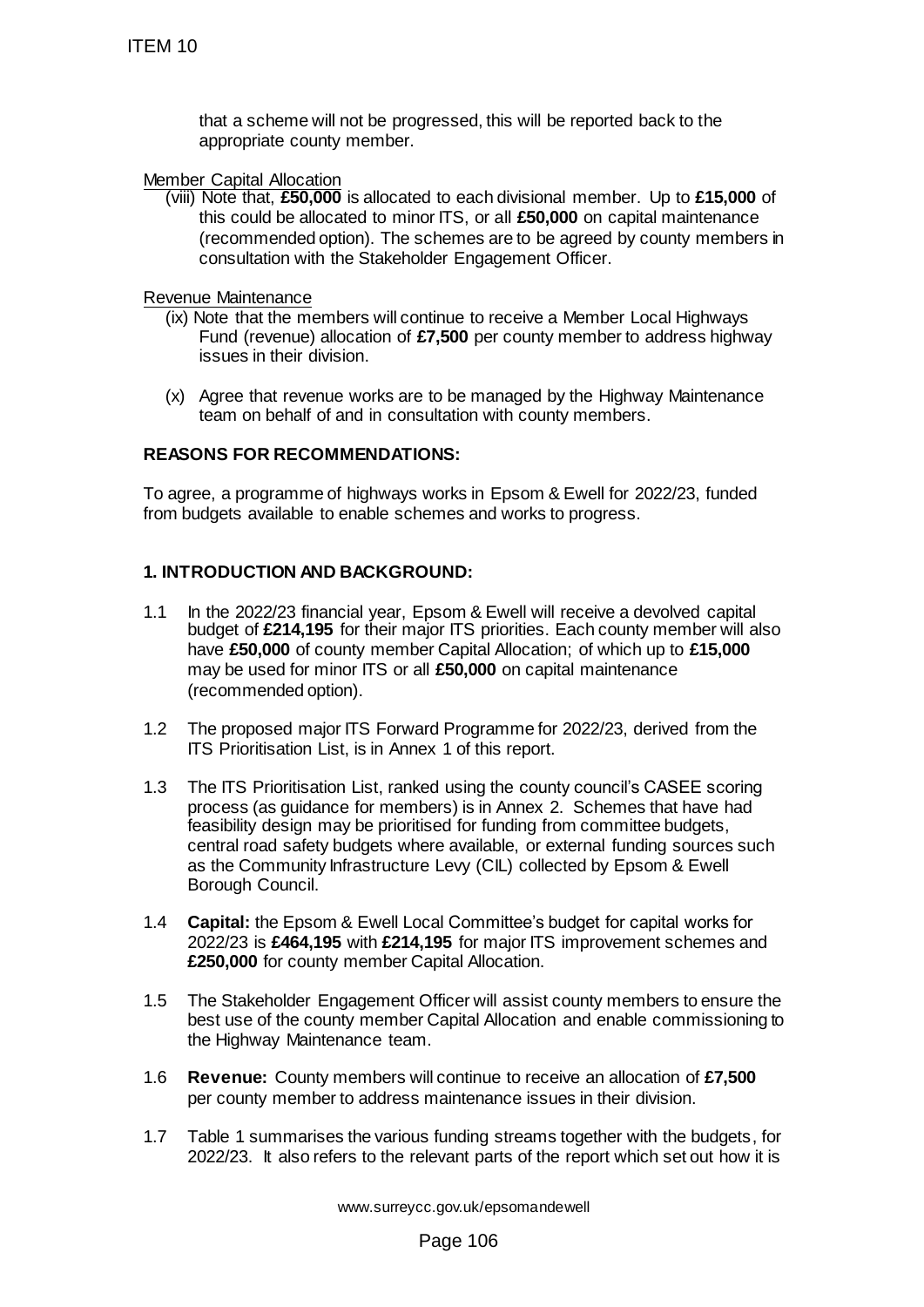|                                                                                               |                                                                                                                                                                                                                                                                                                                                                                                                                                                                             |                                    |                                       | <b>ITEM 10</b>                                    |  |
|-----------------------------------------------------------------------------------------------|-----------------------------------------------------------------------------------------------------------------------------------------------------------------------------------------------------------------------------------------------------------------------------------------------------------------------------------------------------------------------------------------------------------------------------------------------------------------------------|------------------------------------|---------------------------------------|---------------------------------------------------|--|
| proposed to allocate this funding and the recommendations relating to each<br>funding stream. |                                                                                                                                                                                                                                                                                                                                                                                                                                                                             |                                    |                                       |                                                   |  |
|                                                                                               | <b>Funding Stream</b>                                                                                                                                                                                                                                                                                                                                                                                                                                                       | Level of<br><b>Funding 2022/23</b> | <b>Relevant sections</b><br>of report | <b>Relevant</b><br>recommendations                |  |
|                                                                                               | Major Integrated<br><b>Transport Schemes</b><br>$(ITS)$ – Annex 1                                                                                                                                                                                                                                                                                                                                                                                                           | £214,195                           | Paras, $2.1 - 2.4$<br>Annex 1         | (i), (ii), (iii), (iv), $(v)$ ,<br>(vi) and (vii) |  |
| <b>County Member Capital</b><br>Allocation                                                    |                                                                                                                                                                                                                                                                                                                                                                                                                                                                             | £250,000                           | Paras. $2.5 - 2.6$                    | $(i)$ , $(ii)$ and $(viii)$                       |  |
| Revenue Member Local<br>Highways Fund                                                         |                                                                                                                                                                                                                                                                                                                                                                                                                                                                             | £37,500                            | Para, 2.7                             | $(ix)$ and $(x)$                                  |  |
|                                                                                               | <b>Total</b>                                                                                                                                                                                                                                                                                                                                                                                                                                                                | £501,695                           |                                       |                                                   |  |
|                                                                                               | Table 1 - Summary of Epsom & Ewell Funding Levels 2022/23                                                                                                                                                                                                                                                                                                                                                                                                                   |                                    |                                       |                                                   |  |
|                                                                                               | It is proposed that delegated authority be given to the Highway Engagement &<br>Commissioning Manager to enable the highways programme to be delivered in<br>a flexible and timely manner.<br>In addition to the Local Committee's devolved budget, there are Countywide<br>capital budgets which are used to fund major maintenance (Operation<br>Horizon), surface treatment schemes, footway schemes, drainage works and<br>safety barrier schemes.                      |                                    |                                       |                                                   |  |
|                                                                                               | 0 Countywide revenue budgets are used to carry out both reactive and routine<br>maintenance works. The maintenance team manages a centrally funded<br>revenue budget to carry out drainage investigation and small repairs locally.                                                                                                                                                                                                                                         |                                    |                                       |                                                   |  |
|                                                                                               | 1 The Road Safety Team manages a small Countywide budget to implement<br>small safety schemes which are prioritised by the collision savings they<br>provide. They also hold a small budget for the maintenance of Vehicle<br>Activated Signs and Wig Wag signs at school crossing patrol sites.                                                                                                                                                                            |                                    |                                       |                                                   |  |
|                                                                                               | 2 The Road Safety Team have two additional countywide budgets to address the<br>highest priority backlog of Road Safety Outside Schools and Road Safety<br>schemes. Suitable schemes from the current ITS list will be put forward for<br>consideration for this central funding. If a scheme on the Major ITS Forward<br>Programme is prioritised for this Road Safety funding, then it is proposed to<br>progress schemes on the reserve Major ITS list shown in Annex 1. |                                    |                                       |                                                   |  |
|                                                                                               | 3 Contributions collected from developers through S106 agreements or<br>Community Infrastructure Levy (CIL) Contributions can be used to fund, either<br>wholly or in part, highway improvement schemes which mitigate the impact of<br>developments on the highway network.                                                                                                                                                                                                |                                    |                                       |                                                   |  |
| www.surreycc.gov.uk/epsomandewell                                                             |                                                                                                                                                                                                                                                                                                                                                                                                                                                                             |                                    |                                       |                                                   |  |
| Page 107                                                                                      |                                                                                                                                                                                                                                                                                                                                                                                                                                                                             |                                    |                                       |                                                   |  |

#### **Table 1 – Summary of Epsom & Ewell Funding Levels 2022/23**

- 1.8 It is proposed that delegated authority be given to the Highway Engagement & Commissioning Manager to enable the highways programme to be delivered in a flexible and timely manner.
- 1.9 In addition to the Local Committee's devolved budget, there are Countywide capital budgets which are used to fund major maintenance (Operation Horizon), surface treatment schemes, footway schemes, drainage works and safety barrier schemes.
- 1.10 Countywide revenue budgets are used to carry out both reactive and routine maintenance works. The maintenance team manages a centrally funded revenue budget to carry out drainage investigation and small repairs locally.
- 1.11 The Road Safety Team manages a small Countywide budget to implement small safety schemes which are prioritised by the collision savings they provide. They also hold a small budget for the maintenance of Vehicle Activated Signs and Wig Wag signs at school crossing patrol sites.
- 1.12 The Road Safety Team have two additional countywide budgets to address the highest priority backlog of Road Safety Outside Schools and Road Safety schemes. Suitable schemes from the current ITS list will be put forward for consideration for this central funding. If a scheme on the Major ITS Forward Programme is prioritised for this Road Safety funding, then it is proposed to progress schemes on the reserve Major ITS list shown in Annex 1.
- 1.13 Contributions collected from developers through S106 agreements or Community Infrastructure Levy (CIL) Contributions can be used to fund, either wholly or in part, highway improvement schemes which mitigate the impact of developments on the highway network.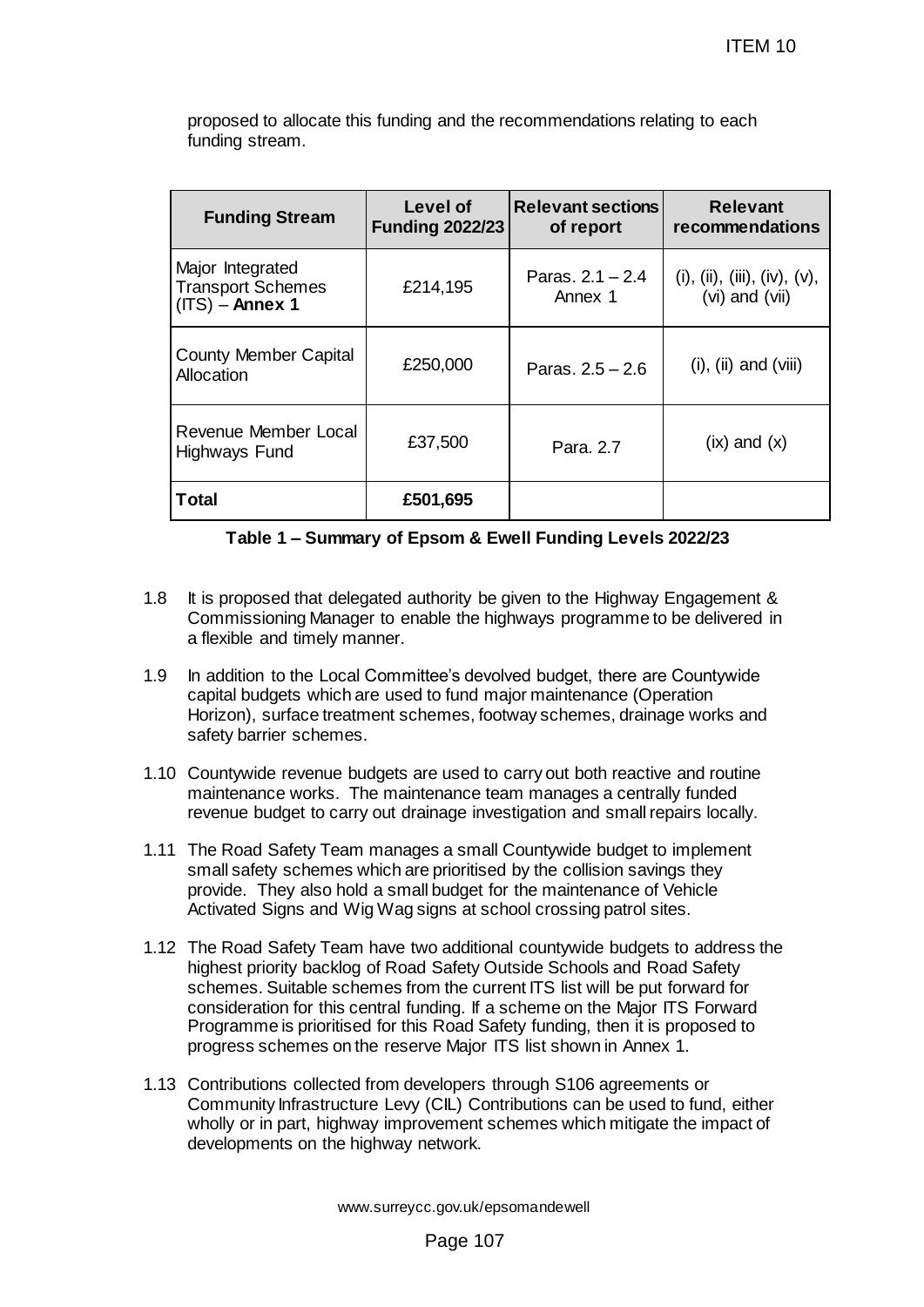1.14 This report sets out the proposed programme of highway works for Epsom & Ewell.

# **2. ANALYSIS:**

# **Major Integrated Transport Schemes (ITS)**

- 2.1 The Major Integrated Transport Schemes (ITS) budget, aims to improve the highway network for all users, in line with the objectives set out in the Local Transport Plan.
- 2.2 The Major Integrated Transport Schemes (ITS) budget is **£214,195** and is to be used to progress capital improvement schemes. The proposed Major ITS Forward Programme to be delivered from this budget is shown in Annex 1. The schemes have previously been prioritised and promoted by committee, with funding allocated for feasibility.
- 2.3 It is proposed that the Highways Engagement and Commissioning Manager be able to vire money between the schemes agreed in Annex 1.
- 2.4 It is proposed that the Highways Engagement and Commissioning Manager, in line with the Scheme of Delegation, is able to progress any scheme from the agreed forward programme, including consultation and statutory advertisement that may be required under the Road Traffic Regulation Act 1984, for completion of those schemes. Where it is agreed that a scheme will not be progressed, this will be reported back to the appropriate county member.

# **County Member Capital Allocation**

- 2.5 The capital maintenance budget is used to carry out capital maintenance works that would not prioritise highly under the Countywide prioritisation process for capital maintenance, but the condition of which are of local concern.
- 2.6 Each county member has a delegated budget of **£50,000** to spend in their divisions, which should be sufficient to progress either one larger or two small capital maintenance schemes. However, up to **£15,000** of the **£50,000** available to each divisional member could also be used to fund a minor ITS scheme such as the installation of dropped kerbs. It is proposed that the schemes to be progressed will be identified by the county members in consultation with the Stakeholder Engagement Officer and commissioned to the appropriate team. TTEM 10<br>
1.14 This report sets out the proposed program<br>
2. ANALYSIS:<br>
2.1 The Major Integrated Transport Schemes (ITS)<br>
2.1 The Major Integrated Transport Schemes (ITS)<br>
2.1 The Major Integrated Transport Schemes<br>
Transpo

# **Member's Local Highway Fund (Revenue)**

2.7 Members will continue to receive an allocation of **£7,500** per county member to address highway issues in their divisions. It is proposed that the Member Local Highways Fund be managed by the Highway Maintenance team on county members' behalf.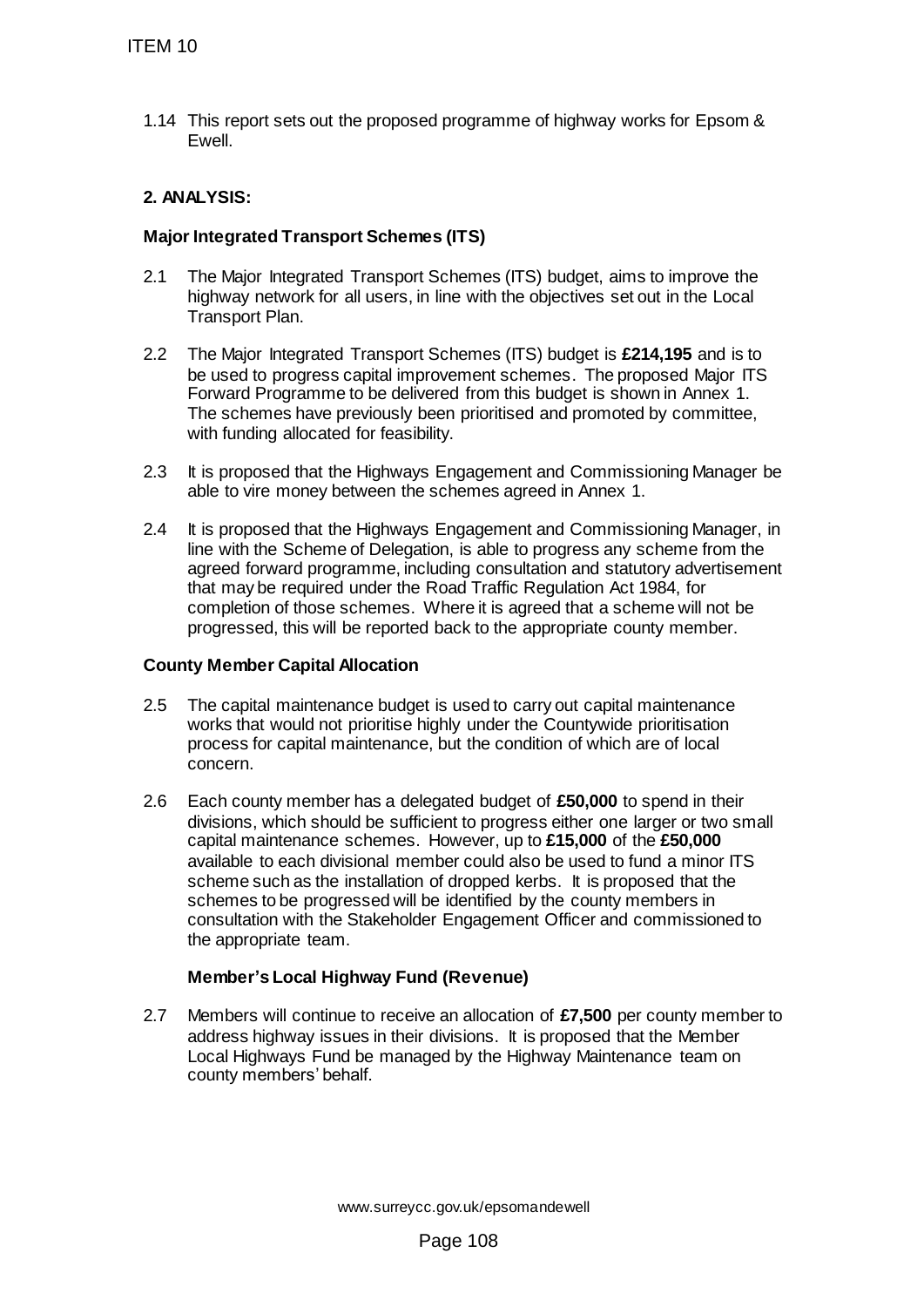# **3. OPTIONS:**

3.1 The Local Committee is being asked to approve a forward programme of highway works for Epsom & Ewell as set out in this report.

# **4. CONSULTATIONS:**

4.1 Appropriate consultation will be carried out as part of the delivery of the works programme.

# **5. FINANCIAL AND VALUE FOR MONEY IMPLICATIONS:**

- 5.1 The highways budget for Epsom & Ewell for capital works in 2022/23 is **£464,195**.
- 5.2 The highways budget for Epsom & Ewell is used to fund works which are a priority to the local community. A number of virements are in place or suggested to enable the budget to be managed, so as to enable the programme to be delivered in a flexible and timely manner.

# **6. EQUALITIES AND DIVERSITY IMPLICATIONS:**

6.1 It is an objective of Surrey Highways to treat all users of the public highway equally and with understanding.

### **7. LOCALISM:**

7.1 The Highways Service is mindful of the localism agenda and engages with the local community as appropriate before proceeding with the construction of any highway scheme.

#### **8. OTHER IMPLICATIONS:**

|                                                                                                                                                                                                                                                                                   | ITEM 10                                                 |  |  |  |
|-----------------------------------------------------------------------------------------------------------------------------------------------------------------------------------------------------------------------------------------------------------------------------------|---------------------------------------------------------|--|--|--|
| ONS:                                                                                                                                                                                                                                                                              |                                                         |  |  |  |
| e Local Committee is being asked to approve a forward programme of<br>ghway works for Epsom & Ewell as set out in this report.                                                                                                                                                    |                                                         |  |  |  |
| <b>SULTATIONS:</b>                                                                                                                                                                                                                                                                |                                                         |  |  |  |
| Appropriate consultation will be carried out as part of the delivery of the<br>vorks programme.                                                                                                                                                                                   |                                                         |  |  |  |
| <b>NCIAL AND VALUE FOR MONEY IMPLICATIONS:</b>                                                                                                                                                                                                                                    |                                                         |  |  |  |
| e highways budget for Epsom & Ewell for capital works in 2022/23 is<br>64,195.                                                                                                                                                                                                    |                                                         |  |  |  |
| e highways budget for Epsom & Ewell is used to fund works which are a<br>iority to the local community. A number of virements are in place or<br>ggested to enable the budget to be managed, so as to enable the<br>ogramme to be delivered in a flexible and timely manner.      |                                                         |  |  |  |
| <b>ALITIES AND DIVERSITY IMPLICATIONS:</b>                                                                                                                                                                                                                                        |                                                         |  |  |  |
| s an objective of Surrey Highways to treat all users of the public highway<br>ually and with understanding.                                                                                                                                                                       |                                                         |  |  |  |
| <b>\LISM:</b>                                                                                                                                                                                                                                                                     |                                                         |  |  |  |
| e Highways Service is mindful of the localism agenda and engages with the<br>cal community as appropriate before proceeding with the construction of any<br>ghway scheme.<br><b>ER IMPLICATIONS:</b>                                                                              |                                                         |  |  |  |
| Area assessed:                                                                                                                                                                                                                                                                    | Direct Implications:                                    |  |  |  |
| <b>Crime and Disorder</b>                                                                                                                                                                                                                                                         | Set out below.                                          |  |  |  |
| <b>Sustainability (including Climate)</b><br>Change and Carbon Emissions)                                                                                                                                                                                                         | Set out below.                                          |  |  |  |
| Corporate Parenting/Looked After<br>Children                                                                                                                                                                                                                                      | No significant implications arising<br>from this report |  |  |  |
| Safeguarding responsibilities for<br>vulnerable children and adults                                                                                                                                                                                                               | No significant implications arising<br>from this report |  |  |  |
| <b>Public Health</b>                                                                                                                                                                                                                                                              | No significant implications arising<br>from this report |  |  |  |
| ime and Disorder implications<br>well-managed highway network can contribute to a reduction in crime and<br>disorder.<br><u>ustainability implications</u><br>ne use of sustainable materials and the recycling of materials is carried out<br>wherever possible and appropriate. |                                                         |  |  |  |
| www.surreycc.gov.uk/epsomandewell                                                                                                                                                                                                                                                 |                                                         |  |  |  |
| Page 109                                                                                                                                                                                                                                                                          |                                                         |  |  |  |

#### 8.1 Crime and Disorder implications

#### 8.2 Sustainability implications